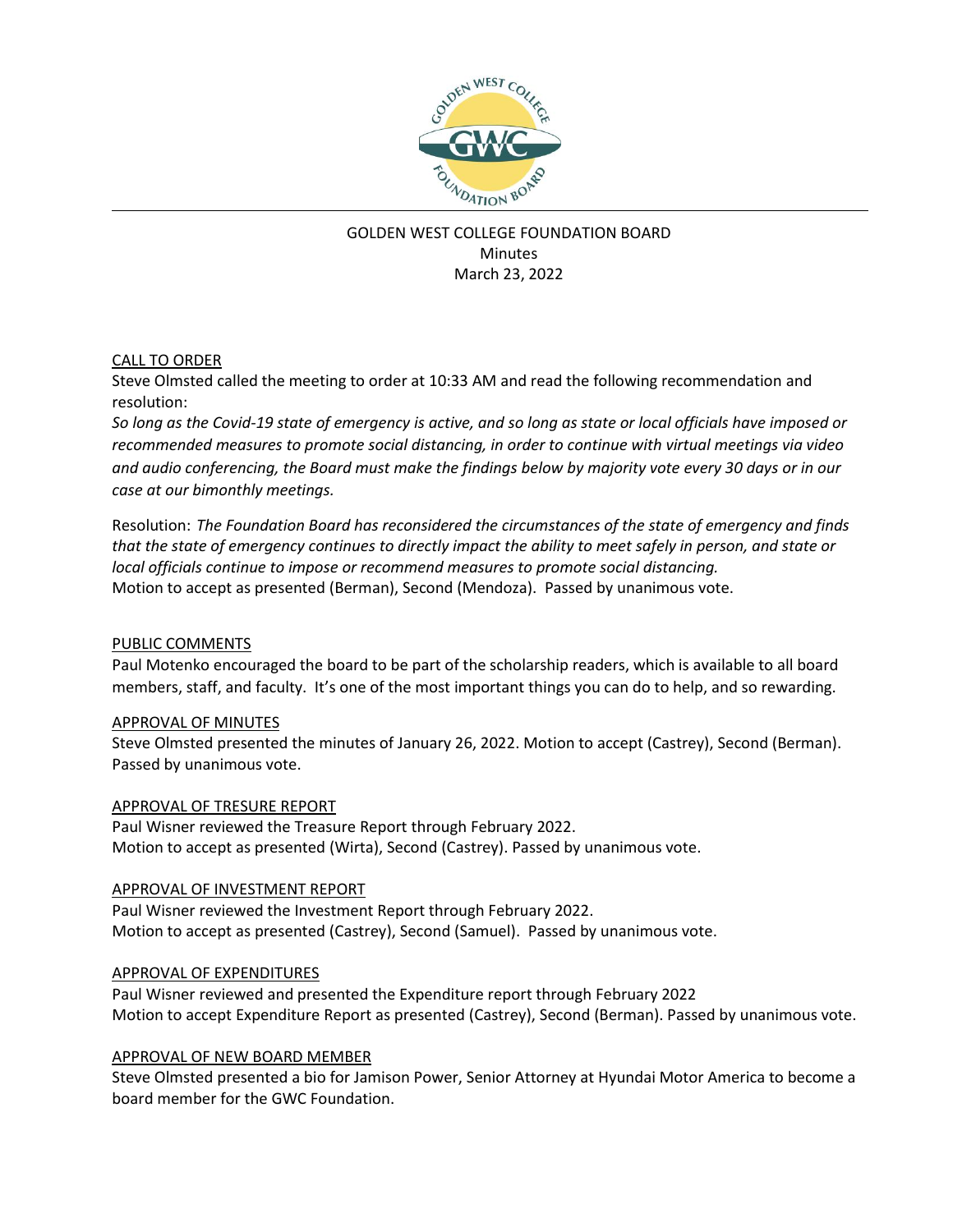Motion to accept (Hossellman), Second (Castrey). Passed by unanimous vote.

### PRESIDENTS REPORT

Tim McGrath reported on the following campus updates:

- Thank you to the Foundation Board for the Donor Reception held in February
- New Language Arts building will be ready for a tour soon. We are anxious and excited to make another big difference for our students on campus
- 30-40% of students are back on campus, and are happy to be here
- This year's Scholarships & Awards ceremony will be in the Multi-Purpose Room at the Criminal Justice Training Center

### FACILITIES REPORT

Janet Houlihan gave the following campus updates:

- The Language Arts building is moving along quickly, with the frame close to being complete. Scheduled to open Fall, 2023.
- We have \$5 Million from the State budget for scheduled maintenance around campus to include roof repair, ADA compliance maintenance, irrigation upgrades, and other necessities to keep the campus running efficiently
- Demo from the old KOCE building will be taking place, as well as the old Math / Science, Gen Ed building
- Continued signage upgrades are continuing around campus
- The Vision 20/30 Master Facility Plan to be approved at the next Board of Trustee's Meeting

### ASGWC STUDENT REPORT

President Kaly Mendoza was not present, but sent her report electronically:

- Campus Life selected 10 student leaders to attend the American Students Association of California Community Colleges National Student Advocacy Conference from March 19th to March 22nd, 2022, in Washington, D.C. where students advocated for change at a national scale.
- The ASGWC Sustainability Committee hosted a beach cleanup for delegates and students in March.
- The ASGWC Student Interest Committee will be hosting a Voter Resource Craft Fair with nonpartisan standing clubs for voter education, registration, and information on April 13th, 2022.
- The Executive Student Council participated in an online training session hosted by GWC Human Resources' Recruitment Coordinator, Bre Ritter, on Equal Employment Opportunities best practices for conducting interviews on January 14th during the Special Executive Council Meeting.
- The Student Interest Committee is working on the planning of a Town Hall of faculty, staff, and student leaders where students have an opportunity to voice concerns and questions and receive relevant information about the campus.
- The Inter-Club Council hosted spring Club Expo with the various active clubs virtually and in-person on March 1 -2, 2022.
- The Elections Commission has posted and accepted applications for the upcoming Executive Student Council for 2022-2023.
- The Executive Student Council has been ratifying delegates for each standing committee and will continue to prioritize recruitment of new and returning members.

### FOUNDATION REPORT

Bruce Berman reported on Foundation's plans for the upcoming year:

- Sunday Funday will be a phantom event this year, with a goal of \$100,000 in sponsorships
- We will host a Sponsor Reception on May 25<sup>th</sup> at the Waterfront Hilton Resort
- The Donor Reception was a success, as we honored AES, Huntington Beach and Weikko Wirta, June Dugmore and the Patrons of GWC Foundation in February